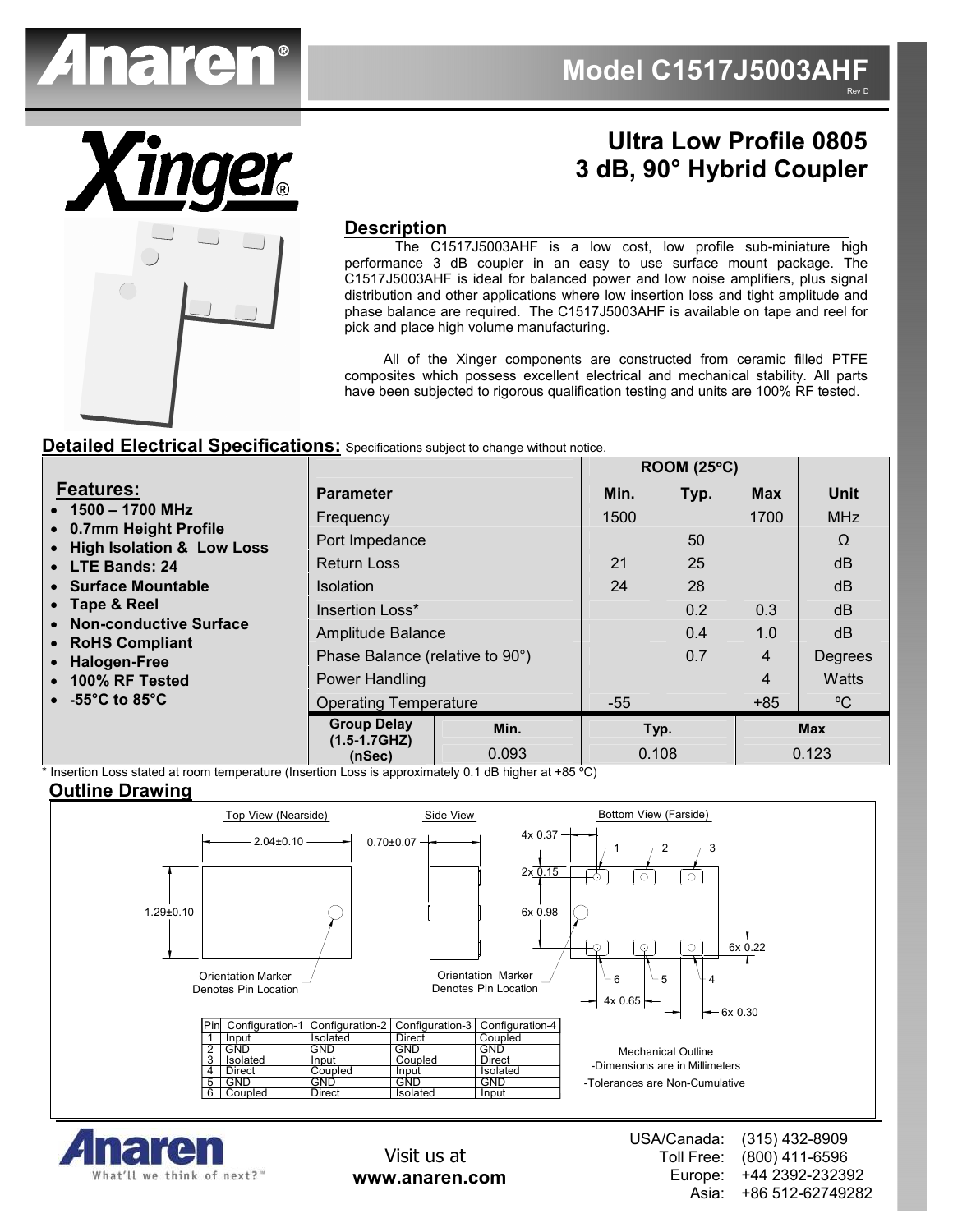

### **Typical Broadband Performance: 500 MHz. to 6000 MHz.**





Visit us at **www.anaren.com** USA/Canada: Toll Free: Europe: Asia: (315) 432-8909 (800) 411-6596 +44 2392-232392 +86 512-62749282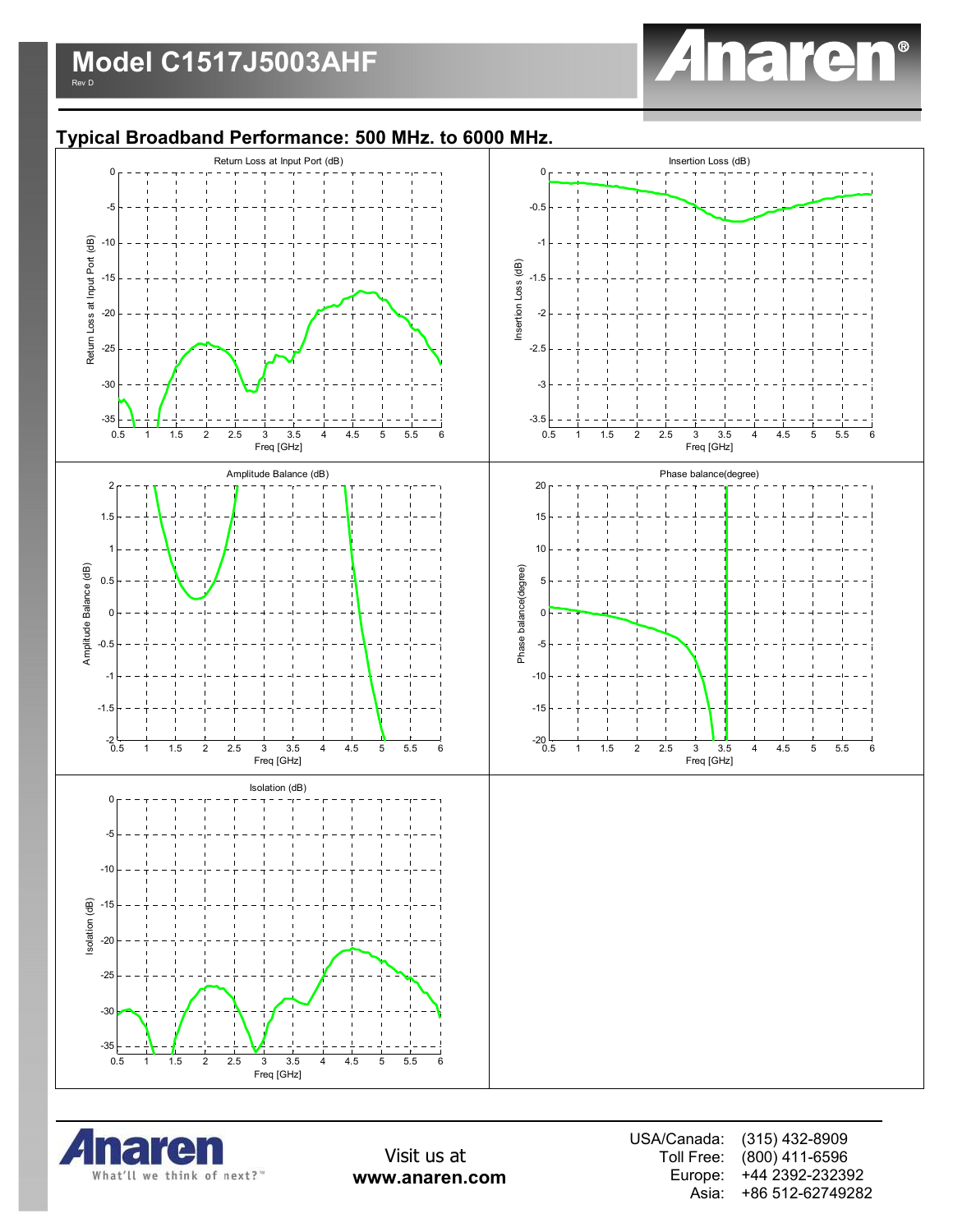

### **Model C1517J5003AHF** Rev D

### **Typical Performance: 1400 MHz. to 1800 MHz.**





Visit us at **www.anaren.com** USA/Canada: Toll Free: Europe: Asia: (315) 432-8909 (800) 411-6596 +44 2392-232392 +86 512-62749282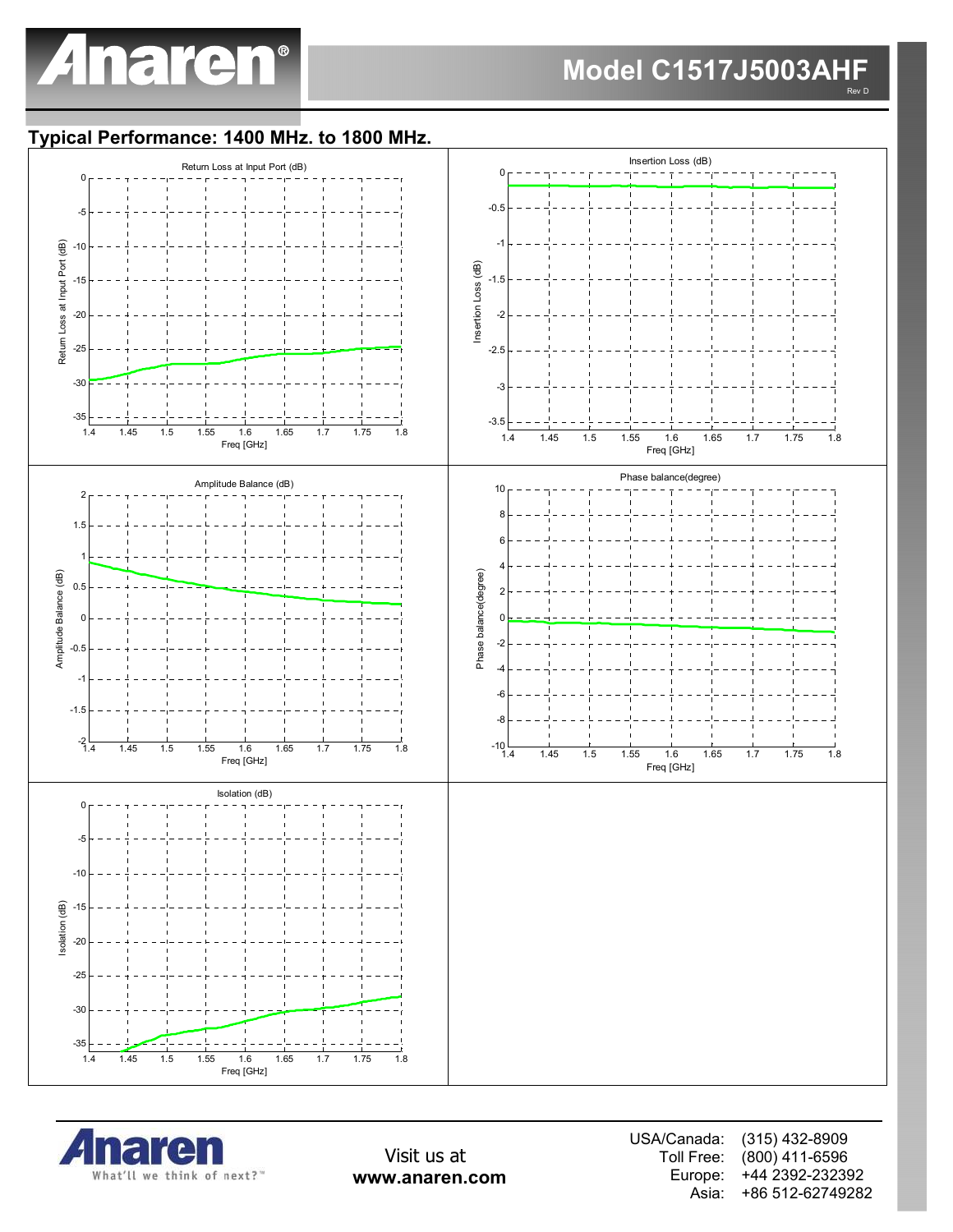

# **Definition of Measured Specifications**

| <b>Parameter</b>                   | <b>Definition</b>                                                                                                                           | <b>Mathematical Representation</b><br>$i, j, k, m$ is denoted as the port index of input, isolated, direct<br>and coupled port for specific pin configuration shown in the table |  |  |
|------------------------------------|---------------------------------------------------------------------------------------------------------------------------------------------|----------------------------------------------------------------------------------------------------------------------------------------------------------------------------------|--|--|
| <b>Return Loss</b>                 | The impedance match of the<br>coupler to a 50 $\Omega$ system. Return<br>Loss is an alternate means to<br>express VSWR.                     | $20\log_{10}( S_{ii} )$                                                                                                                                                          |  |  |
| <b>Isolation</b>                   | The input power divided by the<br>sum of the power at the two<br>output ports.                                                              | $20\log_{10} S_{ii} $                                                                                                                                                            |  |  |
| <b>Insertion Loss</b>              | The input power divided by the<br>sum of the power at the two<br>output ports.                                                              | $10\log_{10}( S_{mi} ^2 +  S_{ki} ^2)$                                                                                                                                           |  |  |
| <b>Amplitude</b><br><b>Balance</b> | The difference in power between<br>the two outputs.                                                                                         | $20\log_{10}\left(\frac{S_{ki}}{S}\right)$                                                                                                                                       |  |  |
| <b>Phase Balance</b>               | The difference in phase angle<br>between the two output ports.                                                                              | $\angle S_{ki} - \angle S_{mi} + 90^\circ$                                                                                                                                       |  |  |
| <b>Group Delay</b>                 | Group delay is defined as the<br>average of the mean group delay<br>of the coupling path and the<br>mean group delay of the direct<br>path. | Group delay $(ns)$ =<br>$Mean(GD(S_{mi})) + Mean(GD(S_{ki}))$<br>where " <i>Mean</i> " is the arithmetic mean of the group<br>delay over a frequency band.                       |  |  |

**\***100% RF test is performed per spec definition for pin configuration 1 and port 1 (input port) is connected to pin1, port 2 (isolated port) is connected to pin 3, port 3 (direct port) is connected to pin 4 and port 4 (isolated) is connected to pin 6**.** 

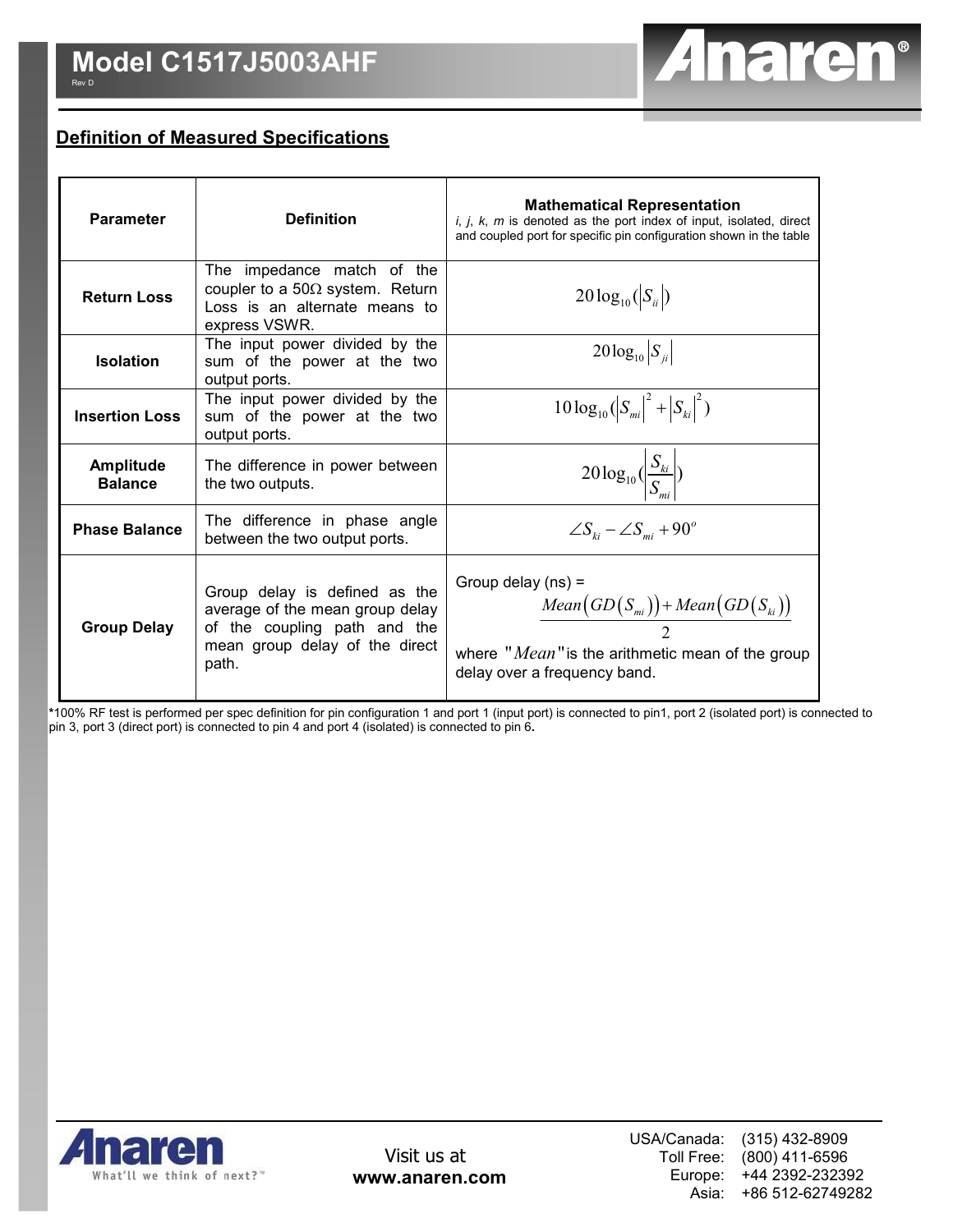

### **Mounting Configuration:**

In order for Xinger surface mount components to work optimally, the proper impedance transmission lines must be used to connect to the RF ports. If this condition is not satisfied, insertion loss, Isolation and VSWR may not meet published specifications.

All of the Xinger components are constructed from organic PTFE based composites which possess excellent electrical and mechanical stability. Xinger components are compliant to a variety of ROHS and Green standards and ready for Pb-free soldering processes. Pads are Gold plated with a Nickel barrier.

An example of the PCB footprint used in the testing of these parts is shown below. In specific designs, the transmission line widths need to be adjusted to the unique dielectric coefficients and thicknesses as well as varying pick and place equipment tolerances.



Mounting Footprint Dimensions are in Millimeters